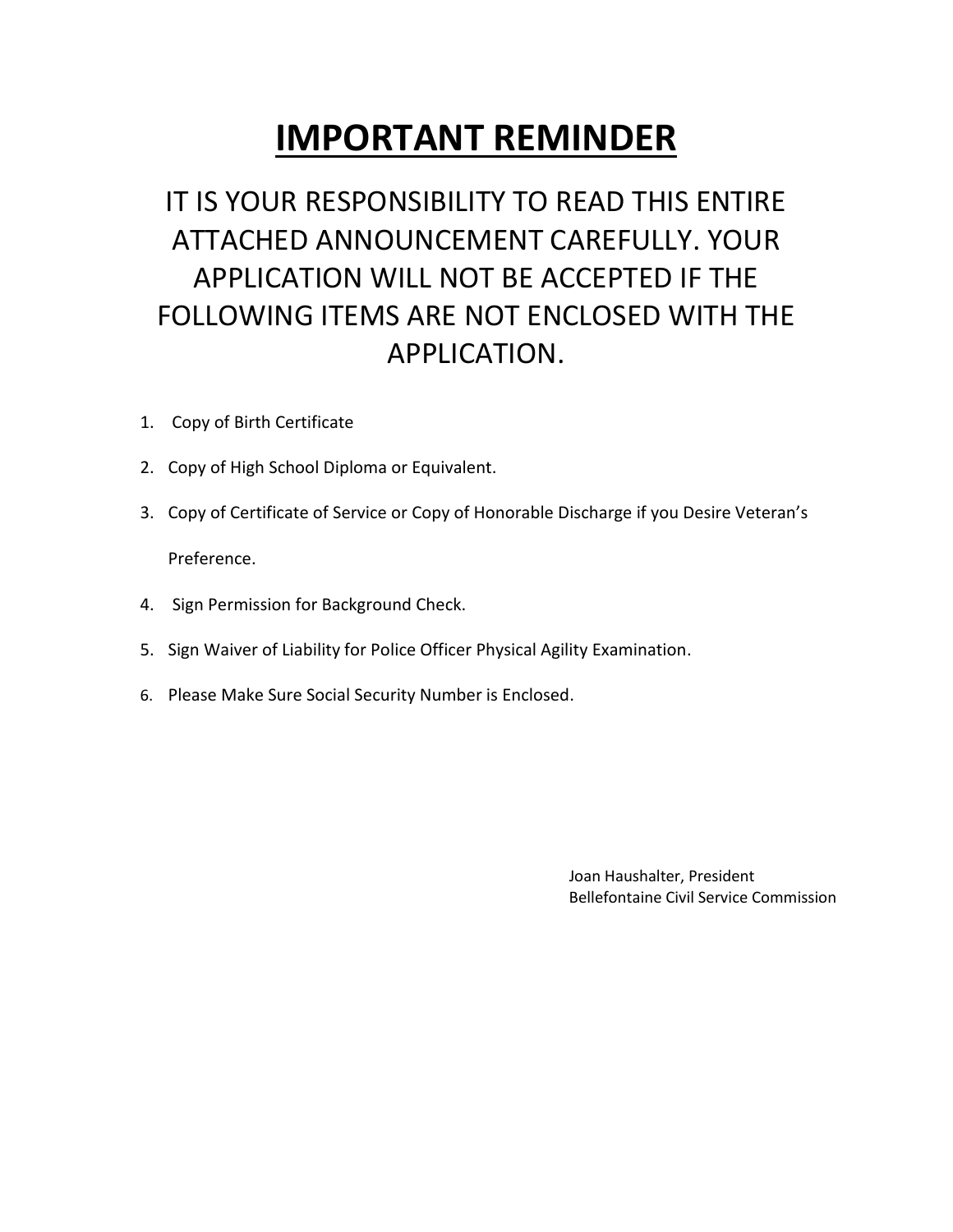# CIVIL SERVICE COMMISSION CITY OF BELLEFONTAINE, OHIO APPLICATION FOR CLASSIFIED SERVICE

Applicant should read carefully the accompanying instructions. Each blank must be carefully and correctly filled out and ALL QUESTIONS must be answered. All answers must be in ink, the application in the handwriting of the applicant and each certificate in the handwriting of the signer thereof. There must be no variation in the name of the applicant in any part of the application or in the certificates. Applications executed or dated, or the certificates which are executed or dated, more than 30 days before the date of filing, will not be accepted. No application will be considered which has been on file for 90 days or more. The following questions are to be answered under oath:

The City of Bellefontaine is an Equal Opportunity Employer, committed to employing individuals without regard to race, color, age, sex, marital status, veteran status, religion, creed, national origin, medical condition or disability.

I, the undersigned, hereby apply for the position named below:

| 1. For what position do you desire to apply for? |  |
|--------------------------------------------------|--|
|--------------------------------------------------|--|

2. In what Department?

3. What is your name in full? (Give your name in full middle initial, or initials, if you have any, and your surname in full).

4, Are you a citizen of the United States?

5. Are you a registered voter of the City of Bellefontaine? (yes/no)

| If yes, what Ward?         | Precinct? |  |
|----------------------------|-----------|--|
|                            |           |  |
| 6. Social Security Number? |           |  |

| 7. Where were you born? (City/State)             |  |
|--------------------------------------------------|--|
| What was the month, day, and year of your birth? |  |

What was your age on your last birthday? \_\_\_\_\_\_\_\_\_\_\_\_\_\_\_\_\_\_\_\_\_\_\_\_\_\_\_\_\_\_\_\_\_\_\_\_\_\_\_\_\_\_\_\_\_\_\_\_

8. What is your actual residence? State \_\_\_\_\_\_\_\_\_\_\_\_\_\_\_\_\_\_\_\_Zip Code\_\_\_\_\_\_\_\_\_\_\_\_\_\_\_\_\_\_\_\_\_\_\_\_\_\_

| ---<br>. . |
|------------|
|            |

How long has this been your legal residence? \_\_\_\_\_\_\_\_\_\_\_\_\_\_\_\_\_\_\_\_\_\_\_\_\_\_\_\_\_\_\_\_\_\_\_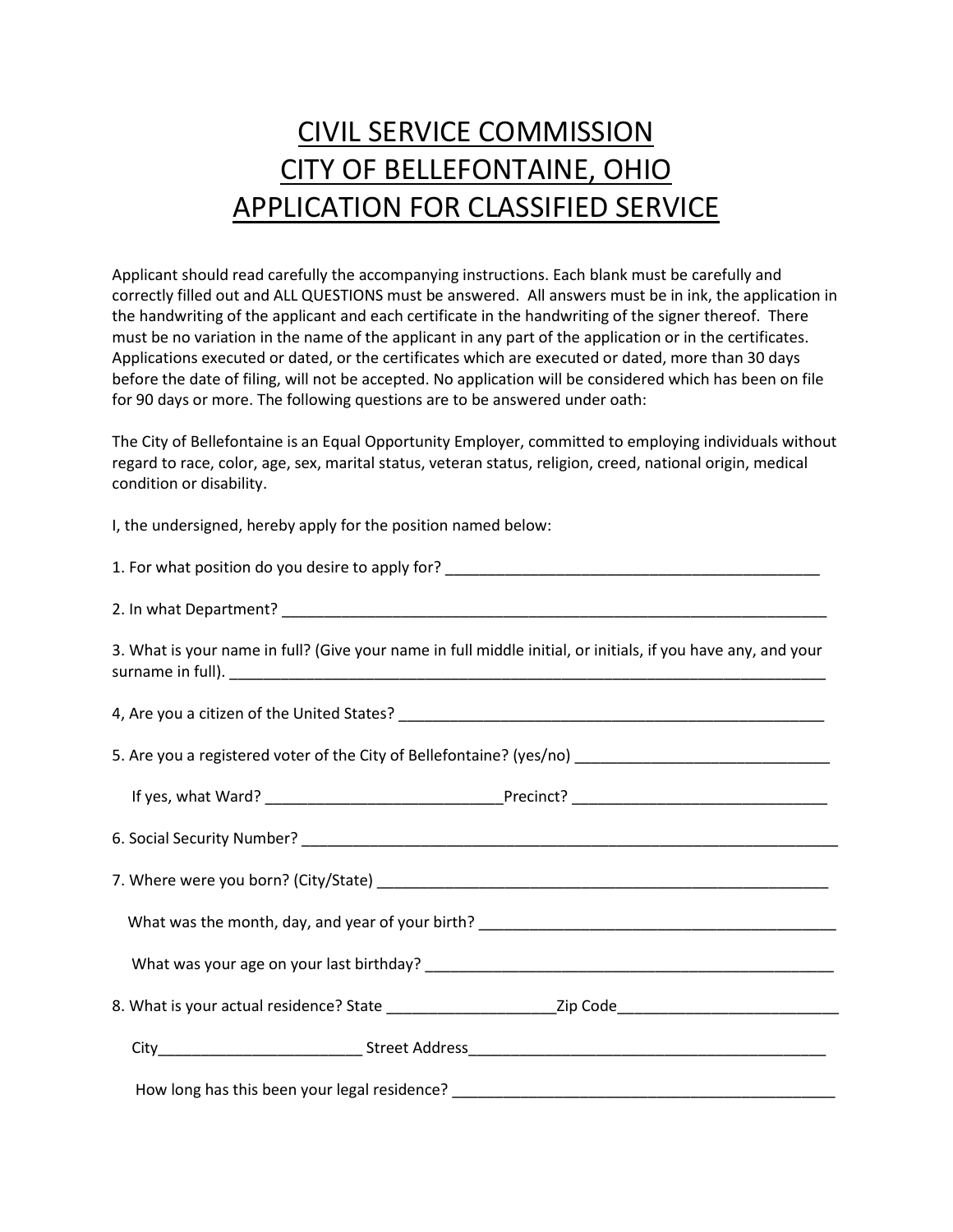Continuous residence to exact date of application must be shown.

|                      | 9. Name the kind of school in which you were educated. If educated in high school, academy, college,<br>university, etc., name and location of the school and state how long you attended and whether you        |                   |
|----------------------|------------------------------------------------------------------------------------------------------------------------------------------------------------------------------------------------------------------|-------------------|
|                      |                                                                                                                                                                                                                  |                   |
|                      |                                                                                                                                                                                                                  |                   |
|                      | 11. Have you ever been convicted of any crime, felony or misdemeanor? _____________________________                                                                                                              |                   |
|                      |                                                                                                                                                                                                                  |                   |
|                      | 12. How tall are you in your bare feet? ________________________________Weight? ____________________                                                                                                             |                   |
|                      |                                                                                                                                                                                                                  |                   |
|                      |                                                                                                                                                                                                                  |                   |
|                      | <u> 1989 - Johann Stoff, amerikansk politiker (d. 1989)</u>                                                                                                                                                      |                   |
| result.              | 14. Have you been examined for any branch of the official service of the City by the Board of Public<br>Safety, or the Civil Service Commission? If so, mention each kind of examination taken, the date and the |                   |
| Kind of Examination: | Date:                                                                                                                                                                                                            | Passed or Failed: |
|                      |                                                                                                                                                                                                                  |                   |

\_\_\_\_\_\_\_\_\_\_\_\_\_\_\_\_\_\_\_\_\_\_\_\_\_\_\_\_\_\_\_\_\_\_\_\_\_\_\_\_\_\_\_\_\_\_\_\_\_\_\_\_\_\_\_\_\_\_\_\_\_\_\_\_\_\_\_\_\_\_\_\_\_\_\_\_\_\_\_\_\_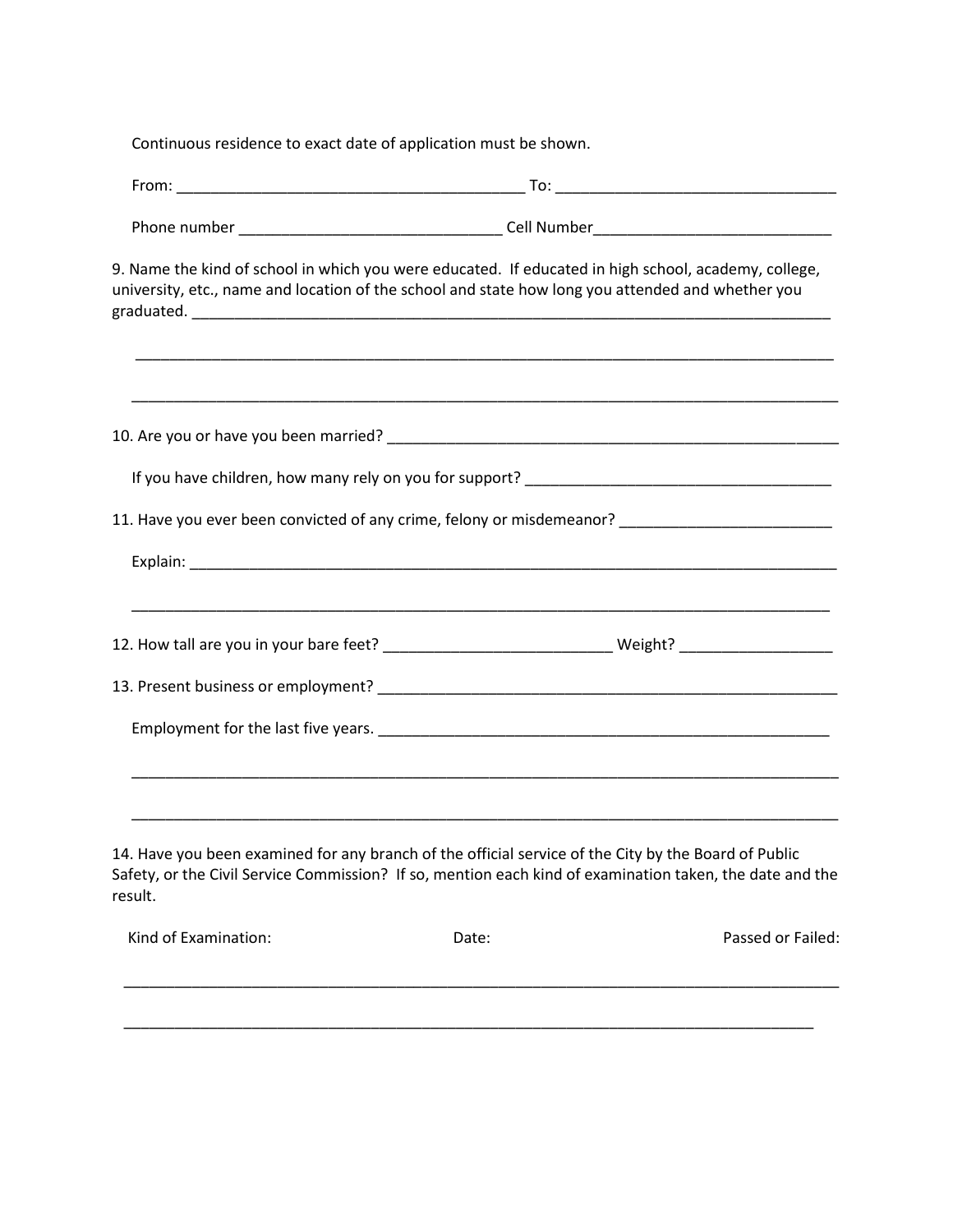| 16. Do you have a valid Ohio drivers license? ________________License number? _____________________                                                                                                                                                                                                                                                   |  |
|-------------------------------------------------------------------------------------------------------------------------------------------------------------------------------------------------------------------------------------------------------------------------------------------------------------------------------------------------------|--|
| 17. State in detail, giving place and dates covering time of your actual experience in the line of work                                                                                                                                                                                                                                               |  |
| <u> 1980 - Johann Stoff, amerikan bestein de stad in de stad in de stad in de stad in de stad in de stad in de st</u><br><u> 1999 - Johann Harry Harry Harry Harry Harry Harry Harry Harry Harry Harry Harry Harry Harry Harry Harry Harry</u><br>18. Are each and all of the answers to the foregoing questions in your own handwriting? ___________ |  |
| In Witness Whereof,   have hereunto subscribed my name this _______day of _________________________                                                                                                                                                                                                                                                   |  |
|                                                                                                                                                                                                                                                                                                                                                       |  |
| The following oath must be taken before a Notary Public or other Officer authorized to administer oaths<br>for general purposes, and the officers Signature must be Authenticated by Official Seal.<br>The State of Ohio______________________County, ss                                                                                              |  |
|                                                                                                                                                                                                                                                                                                                                                       |  |
| before me, declared that he is the person described in the foregoing application for employment; and<br>that all the statements contained in said answers are true to the best of their knowledge and belief.                                                                                                                                         |  |
| Sworn and subscribed before me, this______________day of _____________________, 20___________ at                                                                                                                                                                                                                                                      |  |
|                                                                                                                                                                                                                                                                                                                                                       |  |
|                                                                                                                                                                                                                                                                                                                                                       |  |
|                                                                                                                                                                                                                                                                                                                                                       |  |
|                                                                                                                                                                                                                                                                                                                                                       |  |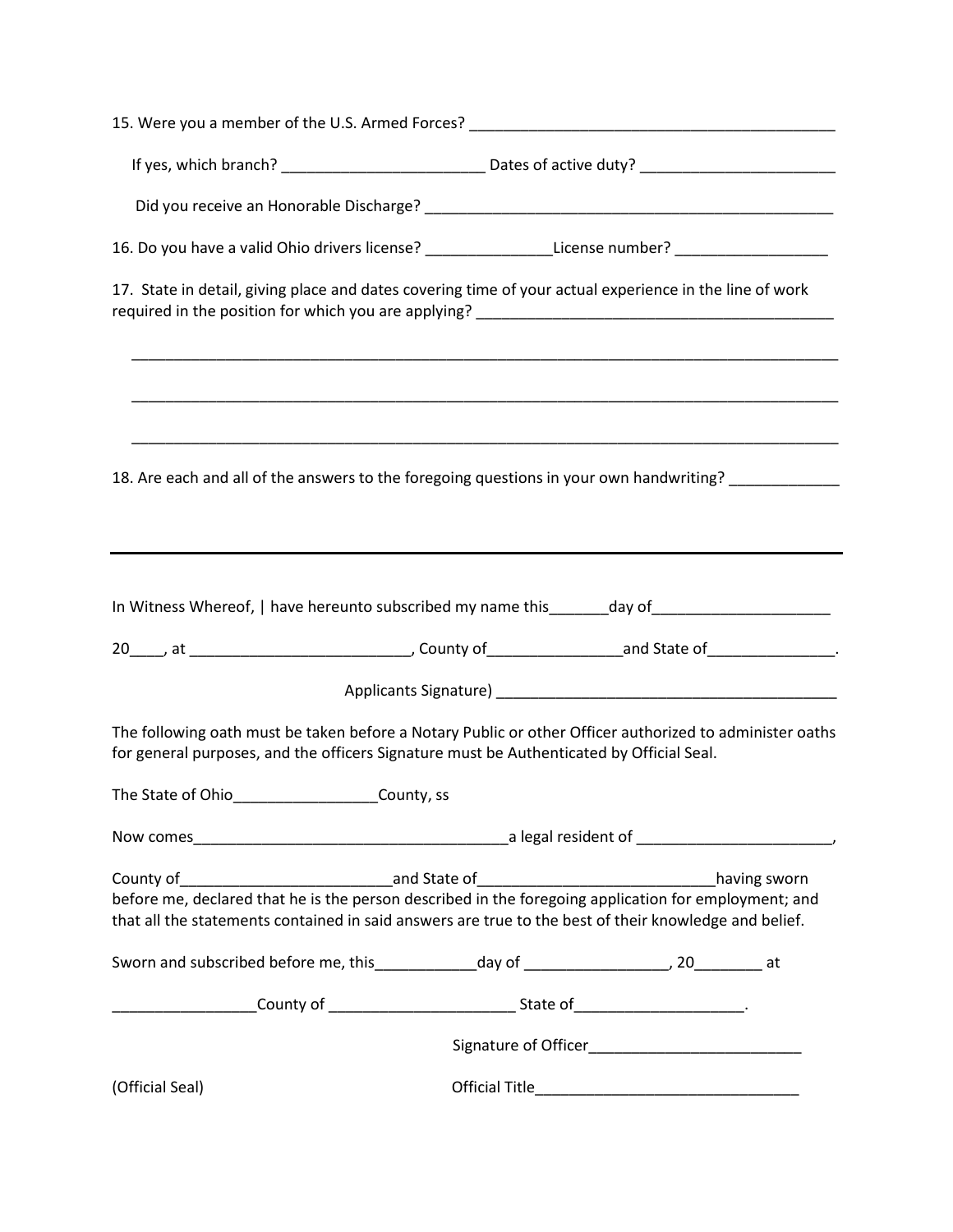## Police Physical Agility Examination

This examination is designed to test those physical abilities needed by a Bellefontaine Police Officer in the normal course of the job. To be successful, candidates must satisfactorily complete all events as described.

**EVENT 1:** SAND BAG DRAG - Candidates must drag a 175 pound (approx.) sand bag with grips across a smooth surface a distance of 50 feet within 30 seconds. Only one 30 second attempt will be permitted.

**EVENT 2:** TRIGGER PULL - Candidates will be required to demonstrate their ability to fire a standard police service weapon by pulling a trigger, double action, 42 times with each hand. Only one 60 second period will be allowed for each hand.

**EVENT 3:** STAIRWAY CLIMB - Candidates will have 30 seconds to climb and descend a flight of stars (10 steps) a total of three times while wearing standard police body armor and carrying a rifle. Stopping to rest is permitted as long as the candidate completes the event in the allotted time. Dropped equipment must be picked up by the candidate and the clock shall continue to run.

**EVENT 4:** 150 YARD RUN WITH TWO 4 FOOT OBSTACLES - The applicant is to complete the run from a starting point to the first four foot obstacle some 40 yards away, clear the obstacle in any manner, continue on to a pylon, round the pylon, clear the obstacle the second time and return to the start - finish line within the allotted 35 seconds.

**EVENT 5:** DRIVING - The maneuverability test is designed to measure your ability to handle a standard police cruiser in tight spaces. To pass the test, you must demonstrate practical skills needed in everyday driving situations, such as starting, stopping, steering around obstacles, changing lanes, and backing.

#### **Test Description**

STEP ONE (See diagram on next page)

1. From a standing start, you must drive forward though a "box" formed by four standard cones (marked A, B, C and D on diagram). You should not touch any of the cones, or stop in mid-course to check or adjust your position,

2. You will be instructed to drive either to the left or to the right of the point cone at the end of the "box".

3. As you pass the "point" cone, you should quickly straighten your course so the cruiser is again pointing straight ahead - that is, so the sides of the cruiser are parallel with the sides of the box, as they were when you drove through it.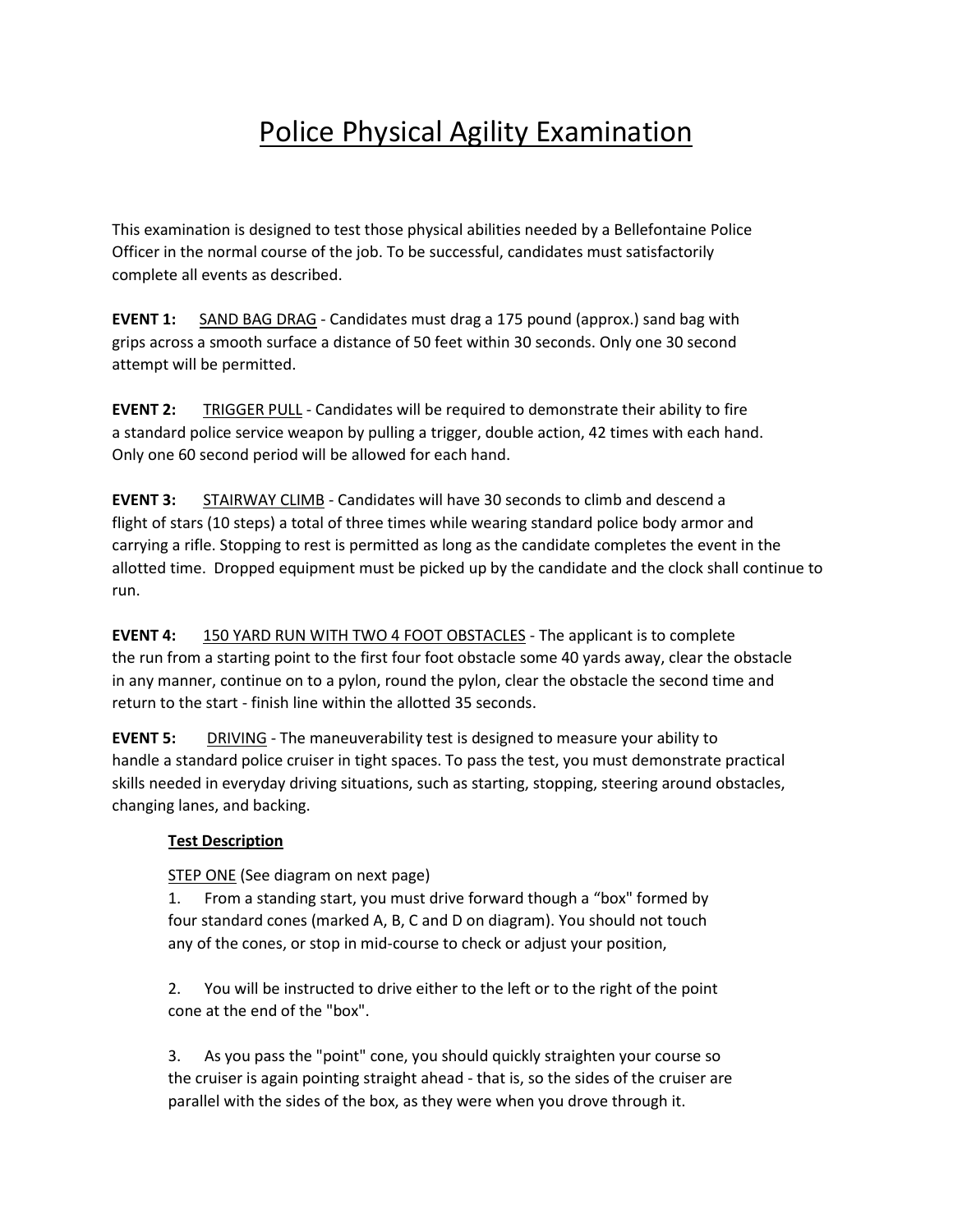4. When the rear bumper of the cruiser is even with the "point" cone, you must come to a full stop. The cruiser must be pointing straight ahead, parallel with the sides of the box.



STEP TWO (See diagram below)

1. From your Position at the end of Step One, you will be instructed to back up into the "box" formed by cones A, B, C, and D, following the same course you covered in Step One - but this time in reverse.

2. As you back up past the "point" cone, you should quickly straighten the cruiser so you can continue back-through the box without touching any of the cones or stopping in mid-course to check or adjust your position.

3. When the front bumper of the cruiser is even with cones C and D, you must come to a full stop. That completes the test.

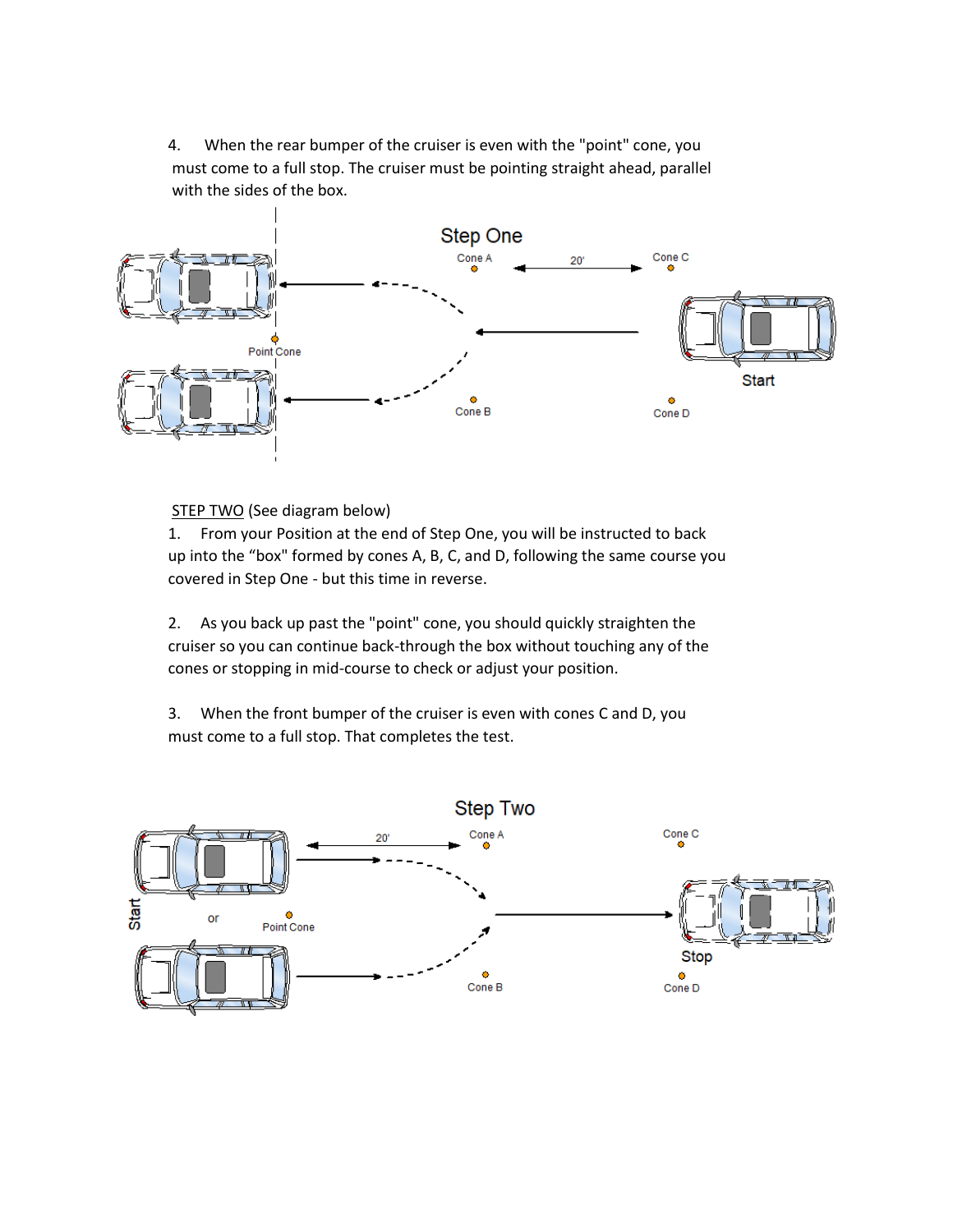**EVENT 6:** FENCE CLIMB - The candidate will have maximum of 60 seconds to climb over a chain link fence starting from a standing position three feet from its base. Candidates may climb in any fashion desired and make as many attempts as desired, within the allotted 60 seconds. Only one 60 second attempt will be permitted. Time stops when your feet touch the ground on the other side.

**EVENT 7:** CAR PUSH- Candidates will be given one 25 second period to push a full size automobile (i.e., cruiser) a distance of 20 feet on a level road like surface.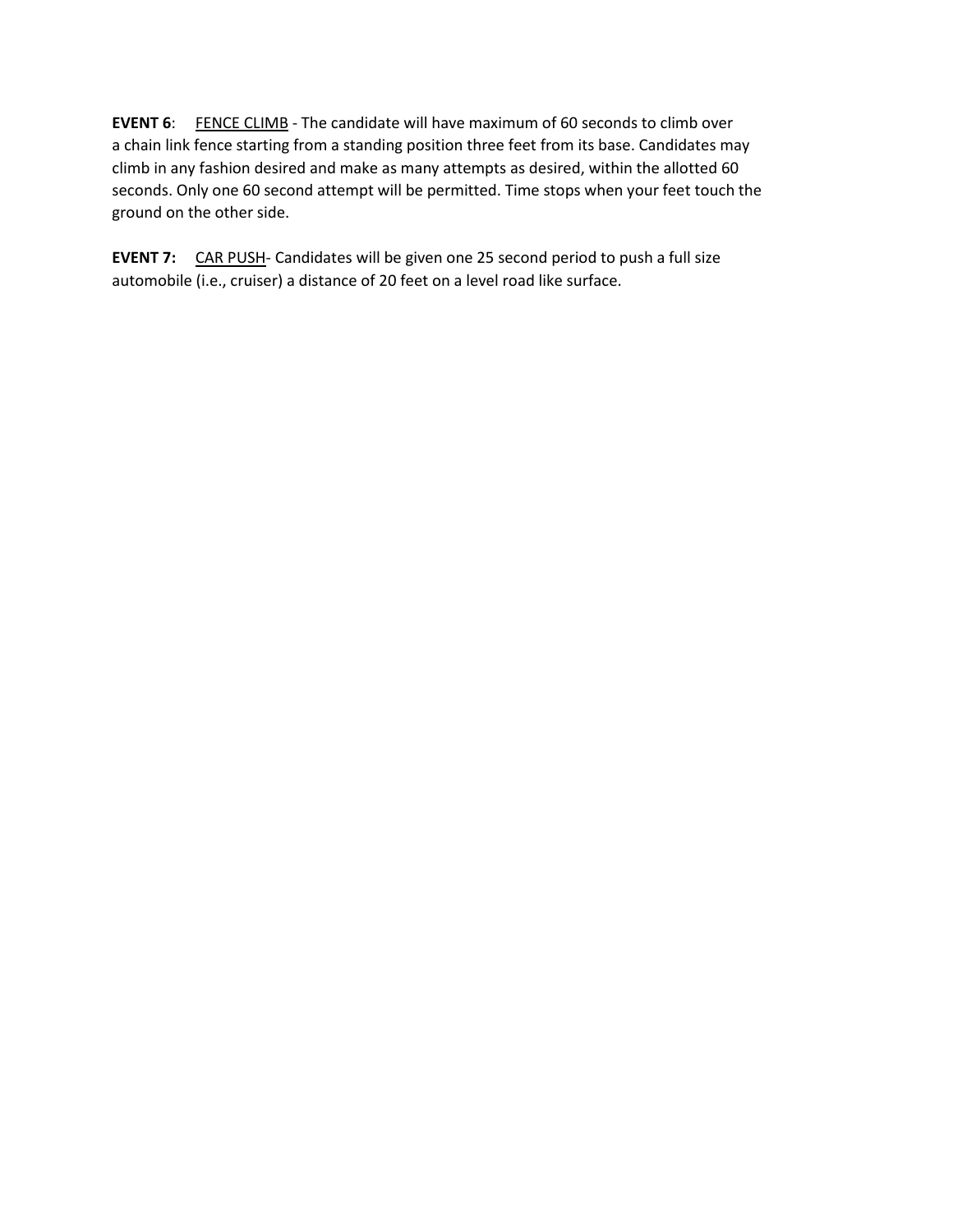### Maneuverability Test

Pts. off



(Failure) A Score of -15 or more





| Applicant's name: |
|-------------------|
| Date:             |
| Instructor:       |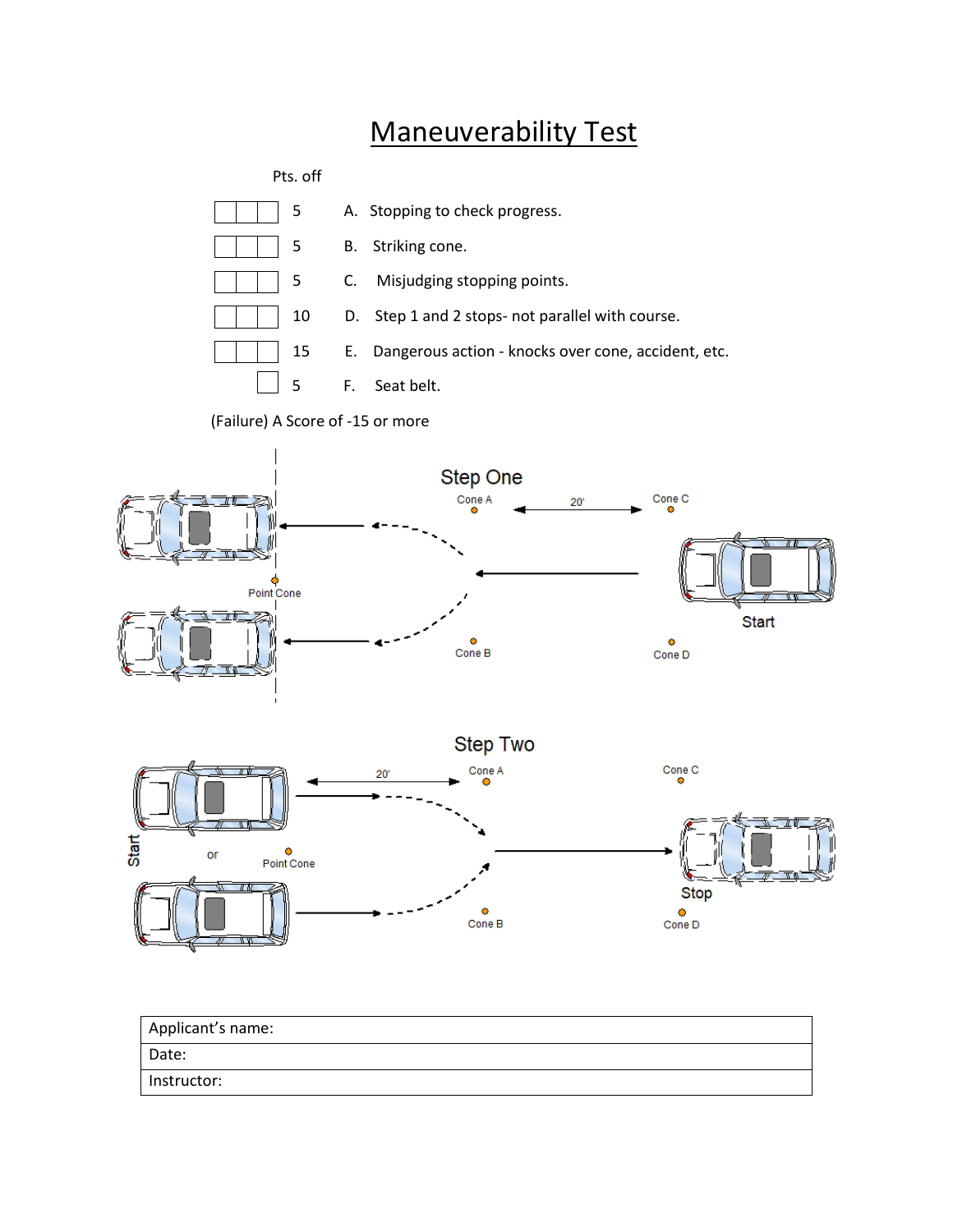### CITY OF BELLEFONTAINE, OHIO

#### WAIVER OF LIABILITY

In consideration of my being permitted to participate in the physical agility test for Police Officer, I agree that I shall not hold the City of Bellefontaine or any of its employees responsible for any reason or damage I may receive or cause to myself during or as a result of the above mentioned test.

Signature\_\_\_\_\_\_\_\_\_\_\_\_\_\_\_\_\_\_\_\_\_\_\_\_\_\_\_\_\_\_\_\_\_

Date\_\_\_\_\_\_\_\_\_\_\_\_\_\_\_\_\_\_\_\_\_\_\_\_\_\_\_\_\_\_\_\_\_\_\_\_

Witness to applicant's signature

\_\_\_\_\_\_\_\_\_\_\_\_\_\_\_\_\_\_\_\_\_\_\_\_\_\_\_\_\_\_\_\_\_

\_\_\_\_\_\_\_\_\_\_\_\_\_\_\_\_\_\_\_\_\_\_\_\_\_\_\_\_\_\_\_\_\_